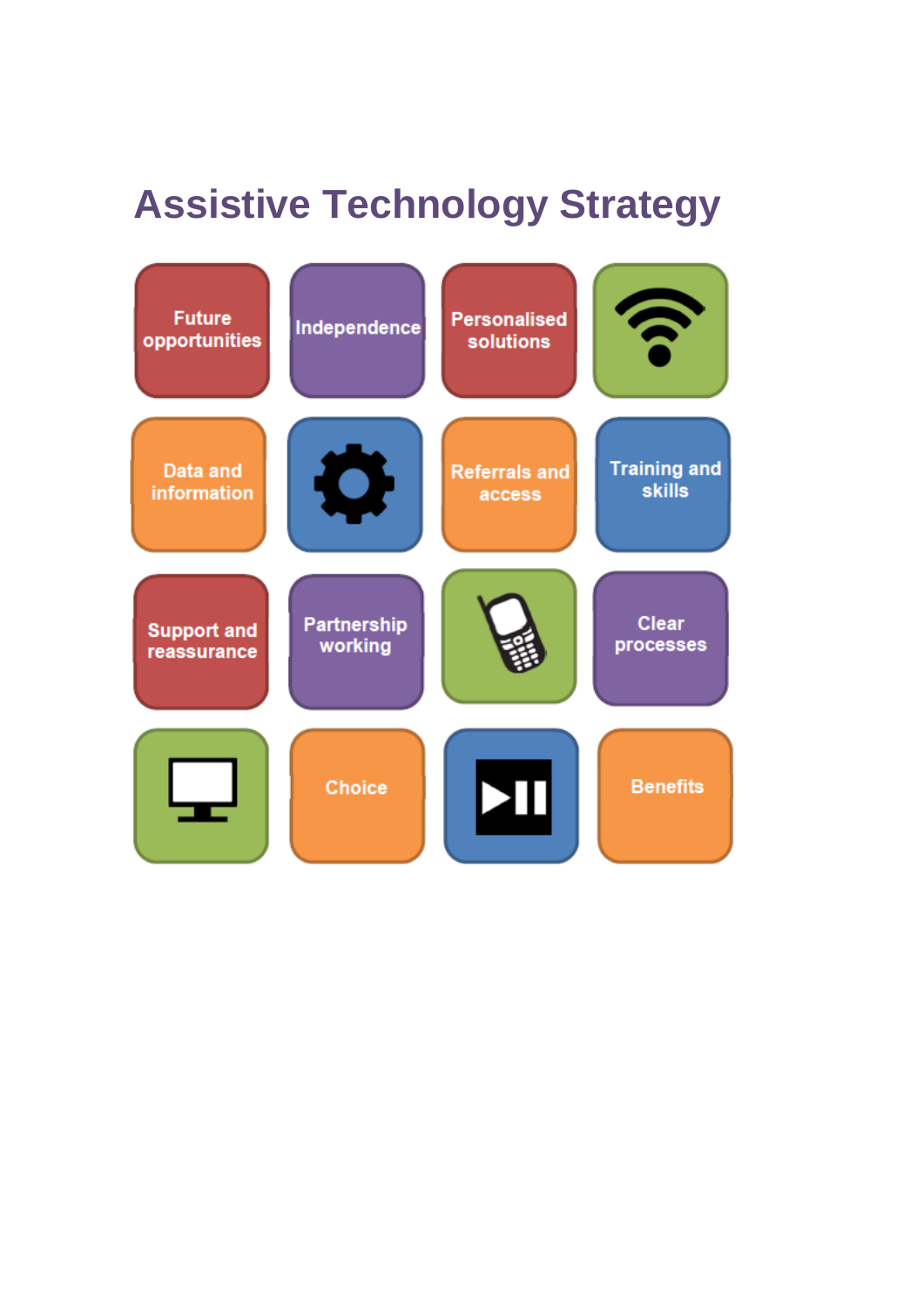# **Assistive Technology Strategy - One Page Summary**

Our vision for Hertfordshire is to embed the vital role of technology and work with our partners to support people to live independent lives in their own homes, stay connected to their local communities and stay fit and active for longer.

# **What is Assistive Technology?**

# **Telecare** Aids independent living by the use of technology such as monitors, alarms and sensors **Digital participation services**

Services that educate, entertain and engage people - linking them to networks and combatting social isolation

### **Wellness services**

Technologies, gadgets and devises like health apps and fitness trackers which promote healthy lifestyles

Wellbeing

# **STRATEGIC AIMS**



# Achieving the strategic aims

#### **Prevention and independence**

- Building in opportunities when we design services
- . Using technology in care and support planning
- Developing our responder and enablement Telecare offer
- Researching new and innovative ways to support different groups of people

#### **Information and choice**

- Promoting apps, kits and technology to our residents
- Equipping our staff with the skills they need to inform and advise
- Supporting people to use technology with their direct payments

#### **Future proof**

- Understanding, testing and using new technology
- . Using data and evaluating effectiveness to inform future direction

#### Value

- Understanding the economic costs and benefits and using our resources to achieve the greatest impact.
- Invest in assistive technology for prevention to save money in the future

# **Operational priorities**

- Support hospital discharge
- Independent living
- Support to older and frail people
- Carer support
- **Befriending**
- Wellness
- **Community safety**

## **Key client groups**

- Frail, older people
- People with dementia
- People with physical disabilities
- People with a learning **disability**
- People with mental ill health
- People with a sensory need

# **Introduction**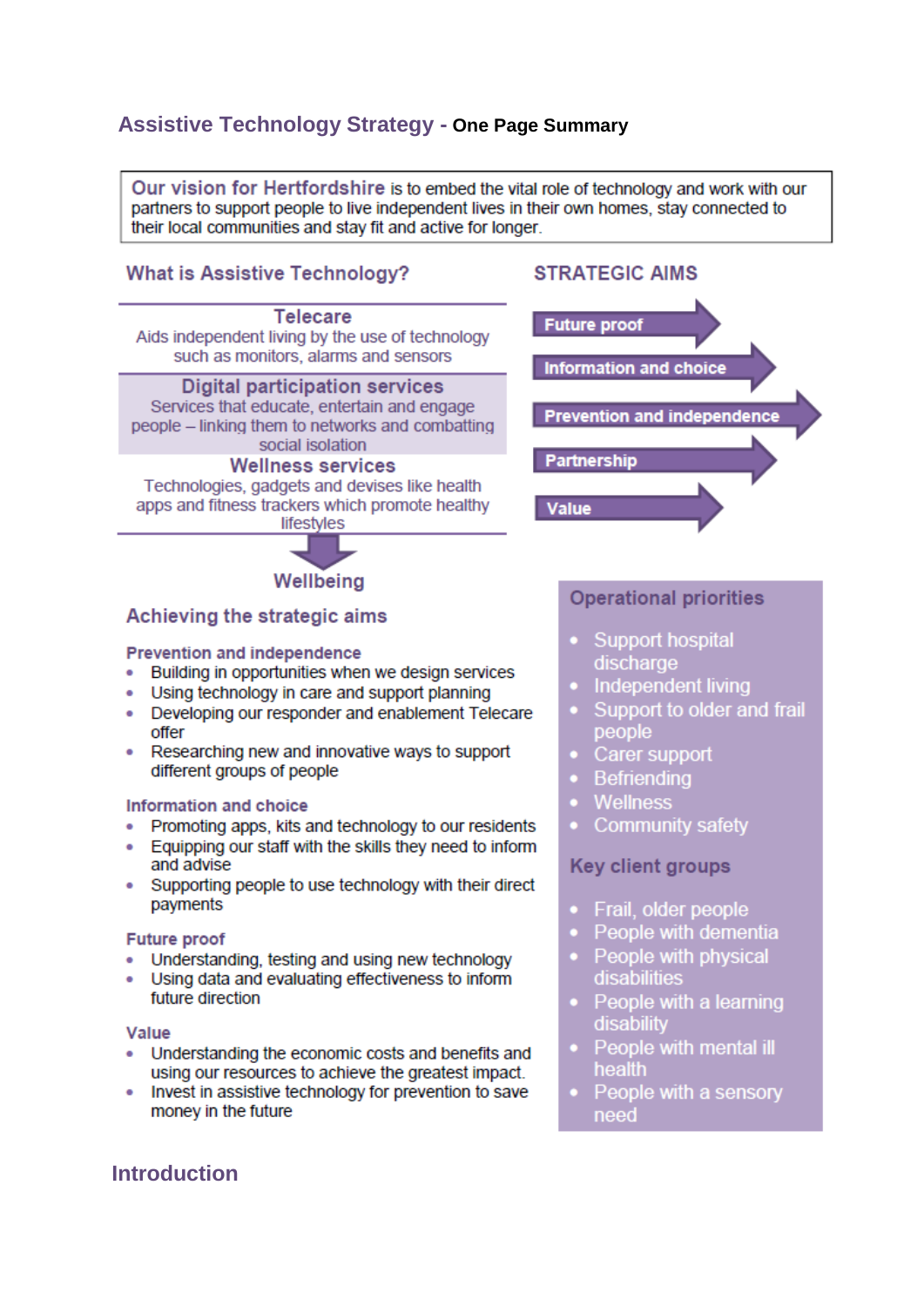People are increasingly comfortable in operating in our digital world and able to choose how they want to use digital technology in their lives. These developments have the power to transform our world.

# **Assistive Technology: A vision for our future:**

'Hertfordshire in 2030; an ageing population is able to access health care services from home in all areas of the county, as widespread access to telecommunications and mobile phone internet enables people to be more in control of their own care. This makes providers more aware of who to contact, with effective data sharing and sensors revealing 'invisible' needs to effectively predict and prevent problems.

Preventative medicine soars, as sensors installed in people's smartphones allow them to detect the signs of illness before they present in full and diagnose conditions at home. Responding to advances in the field of genetics and drawing on rich data collected about each individual's life, medicine will become more personalised. Robots will deliver medicines to people at the touch of a button.

Public spaces enable people to better log and monitor their own physical activity, with parks and public bicycles offering users the chance to upload their activity to an individual user profile which monitors their wellbeing and fitness.

Linked to the proliferation of smart health technology is a shift towards personal health records. Every citizen has a single record of health-related information that conforms to nationally-recognised open standards and can be drawn from multiple sources while being managed, shared and controlled by the individual. Data accrued from public, private and individual sources are used to develop more targeted public health interventions, reducing the burden on the health and social care system.'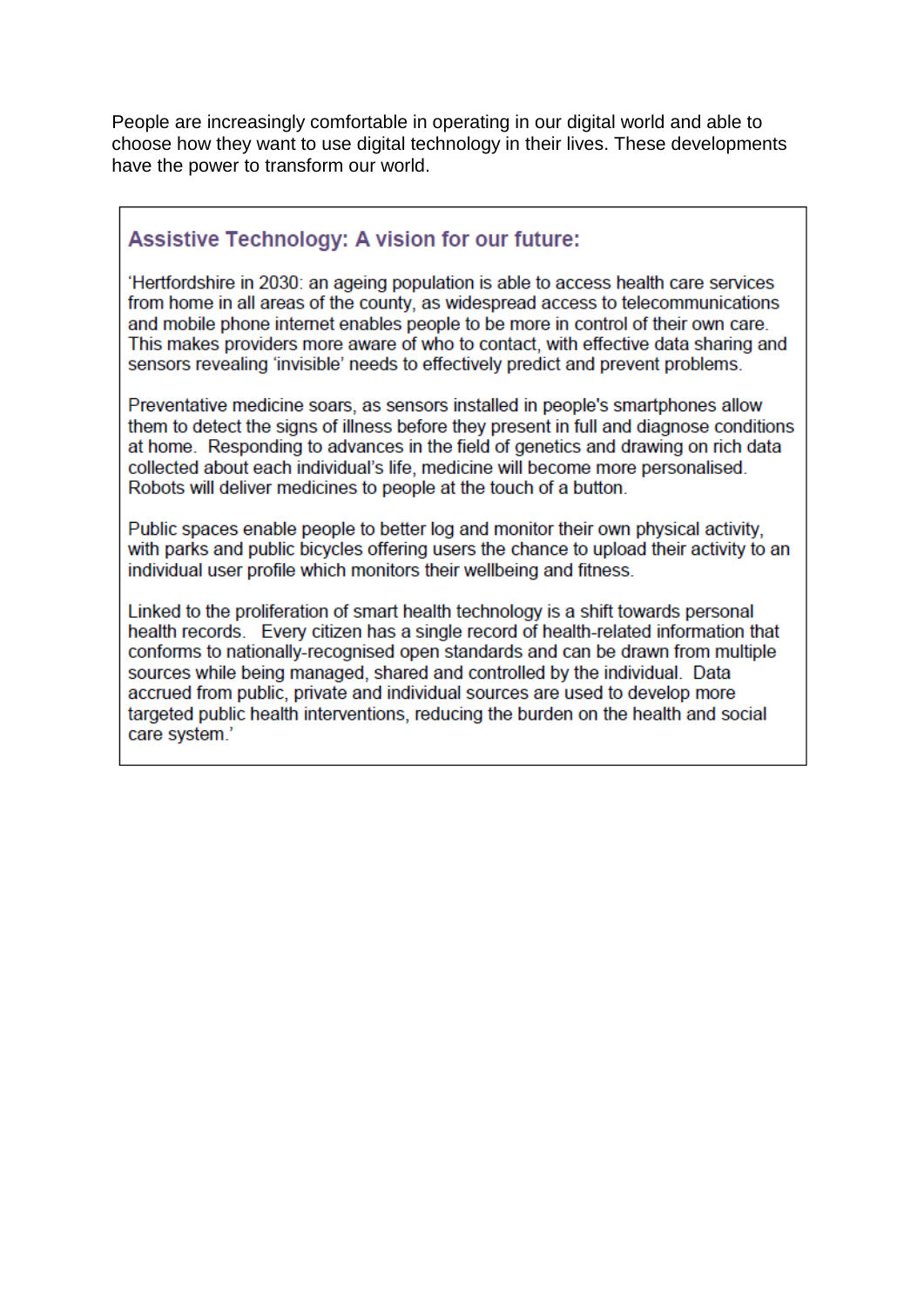# **Assistive Technology**

Assistive Technology (AT) describes a range of technology which is increasingly relevant to overall wellbeing strategies:



• **'Telecare'** – the use of technology, including monitors and sensors, to sustain and enable independent living. This includes remote monitoring or selfmonitoring. A 'responder service' is usually included providing support to the service user when needed. 'Telehealth' is an associated area, concerning using technology to monitor health conditions;

• **Digital Participation Services** – services which educate, entertain and stimulate social interaction to enrich the lives of people linking them to networks and communities, combatting loneliness and social isolation;

• **Wellness Services** – technologies, gadgets and devices which encourage people to adopt and maintain a healthy lifestyle, to prevent or delay the need for support. For example, activity tracking and health monitoring apps linked to mobile phones or watches.

In Hertfordshire we see a vital role for new digital technology in helping meet the challenges of the future. Across the health, social care and housing system in Hertfordshire our strategy is to find the best and most effective ways to support people to live independently and prevent the need for more intensive and long-term support. We see a clear role for assistive technology in preventing admission to and facilitating discharge from hospital. We want people to be well connected to their communities and we see an opportunity for technology to help establish networks that reduce isolation and loneliness.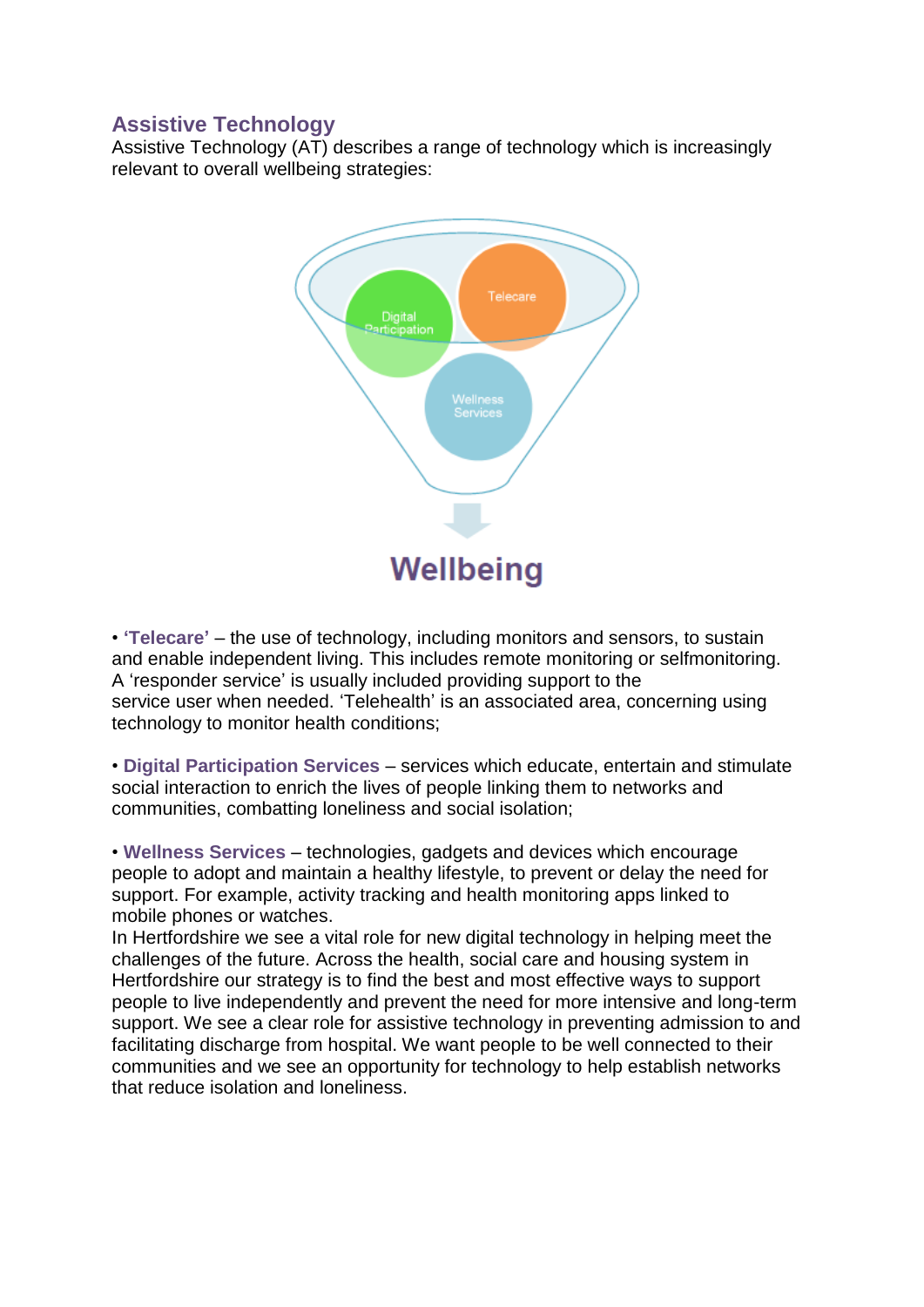A transition to modern assistive technologies, those which are digitally based and which offer the opportunity to connect to the 'Internet of Things', offers even greater opportunity to help achieve these ambitions.

# **Current Situation**

There are a number of commissioned assistive technology (AT) offers available across Hertfordshire, delivered by different providers and commissioned by various partner organisations<sub>1</sub>, such as District Councils, the County Council, housing providers and the Constabulary. Private providers also offer and increasingly vast array of alarm technology.

Public provision in the county is largely analogue based e.g. 'pendants' and funded through a range of different sources, including directly commissioned via public funds and full and joint service user contribution. Additionally, Hertfordshire County Council has three specific AT services:

| Provider                     | <b>Offer</b>                                                                                                          |
|------------------------------|-----------------------------------------------------------------------------------------------------------------------|
| <b>Serco Tunstall</b>        | A range of telecare for service users with existing<br>care needs and as a preventative measure; 4000<br><b>users</b> |
| <b>North Herts Careline</b>  | A community alarm and telecare service; 3,635<br>users and rising                                                     |
| <b>Herts Fire and Rescue</b> | Preventative home safety visits to vulnerable<br>adults; specialist smoke detectors for people with<br>disabilities   |

The services provided across the public sector in Hertfordshire are generally seen as successful arrangements with well-established, tried and tested approaches. The county council wants to build on this success whilst harnessing the benefits of the newer forms of technology.

## **Ambition**

Our ambition is to connect modern assistive technology into the heart of our adult social care and support services rather than see it as an 'add-on'; we want to see a role for assistive technology whenever we design and develop services. The intention will be to use the benefits of modern technology to create a service user experience which is flexible, enabling, responsive and re-assuring. We also want to put technology to use to make it possible to deliver our services in the most efficient and effective way.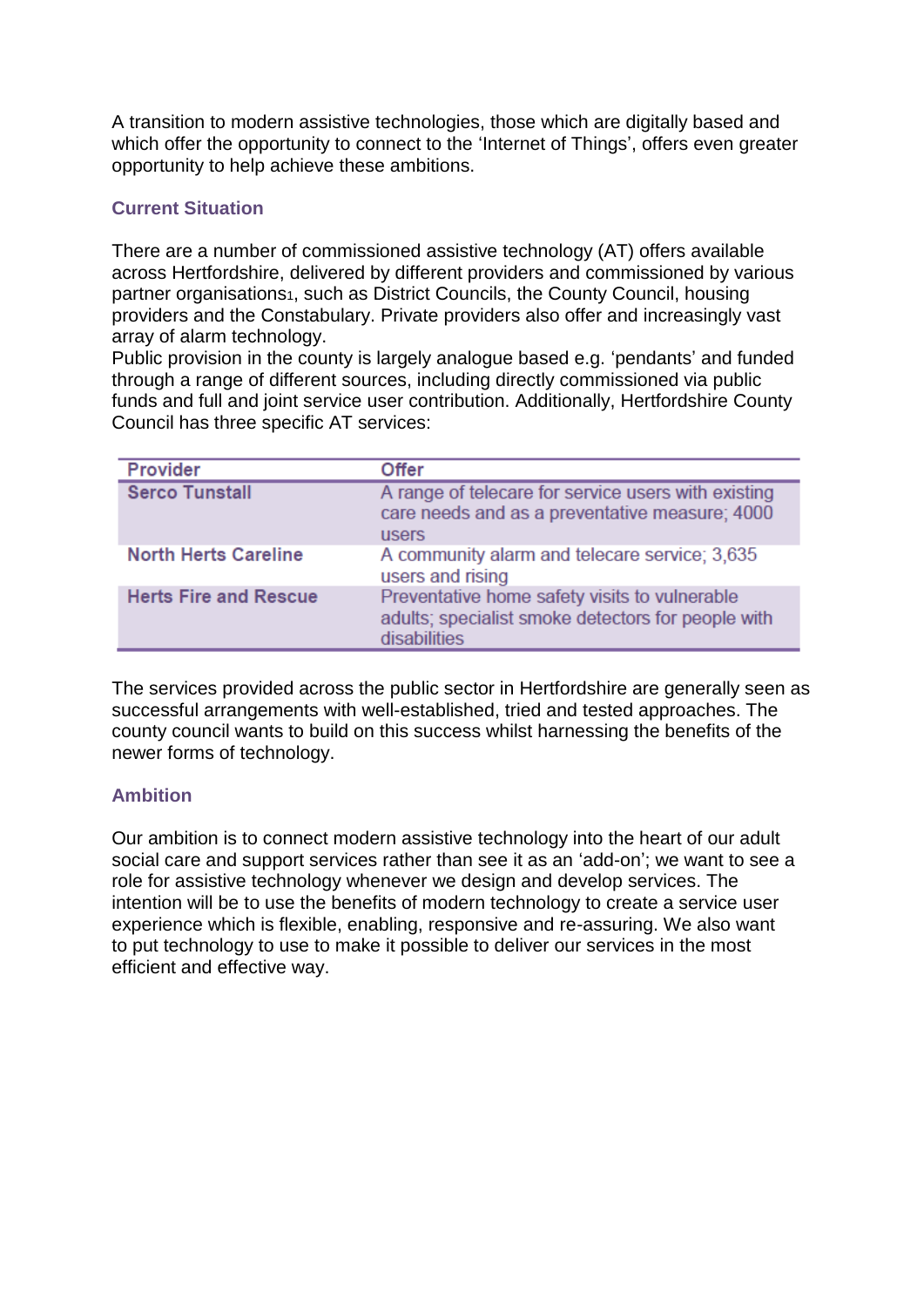We envisage a continuum of approaches:



All types of service users should be able to benefit from the opportunities offered by digital technologies but whilst assistive technology may well provide an entire solution for some individuals it may not be the answer for everybody. People have different needs, abilities and preferences which may mean that assistive technology solutions are not appropriate for them. Neither can technology alone provide human contact and personal care.

At an individual service user level the strategy therefore sees assistive technology as a tool to support and complement, working within our overall assessment approach, and that this is considered in the round, embedded as a standard part of the information and advice offer, and assessment and care processes.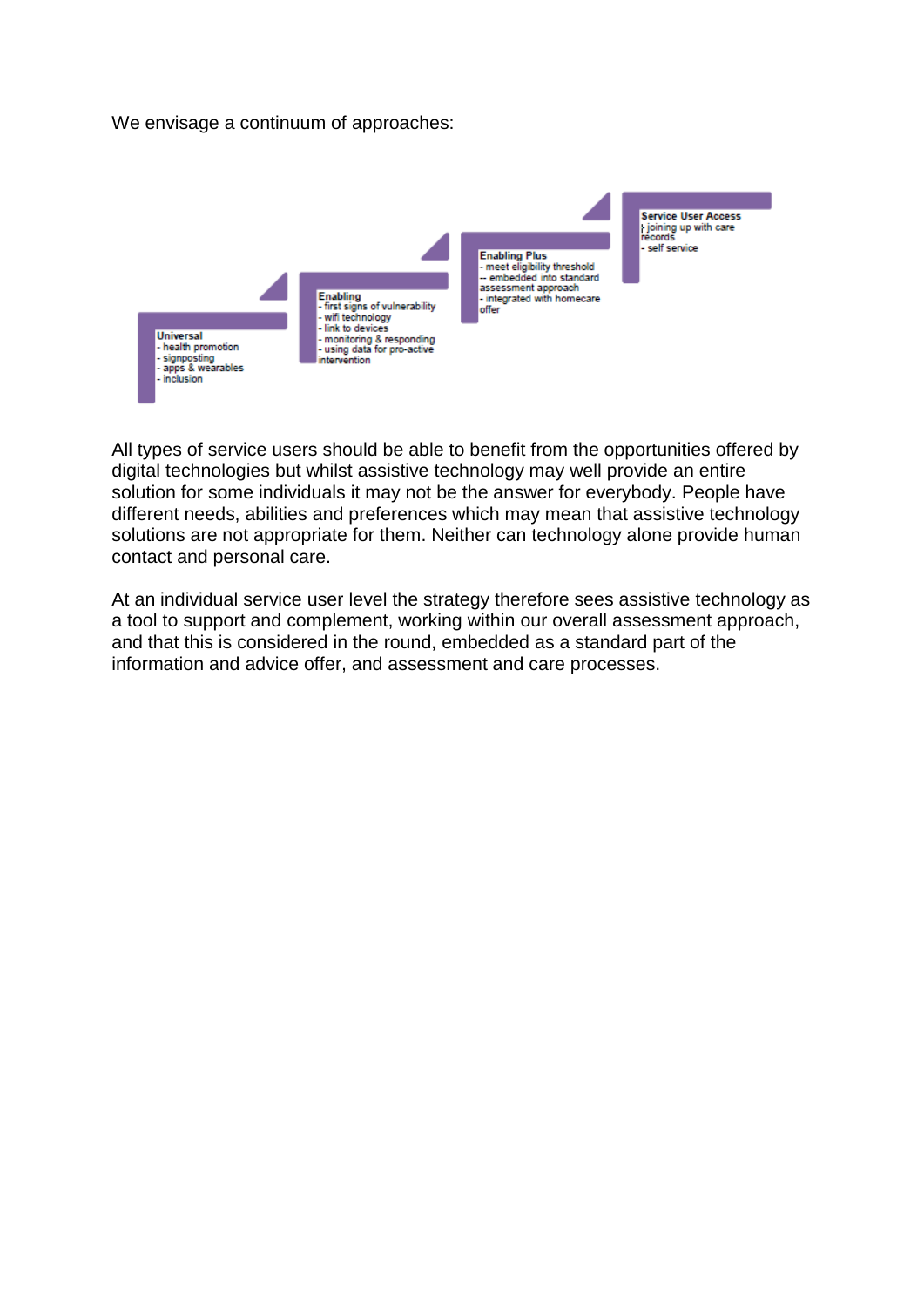## **Vision for Assistive Technology**

Our vision for assistive technology is:

*To maximise the benefits and opportunities provided by assistive technology, bringing these to the heart of our social care offer as we work with services, carers and communities to support healthy, fulfilled, and independent lives.*

The strategic aims which flow from this are:

| Prevention &<br>Independence | 'Designing-in' technology to our service offer. Assistive technology<br>helping to defer or avoid completely the need for more intensive forms<br>of care, and avoid 'crisis management' so service users feel safer and<br>carers have the reassurance they need |
|------------------------------|-------------------------------------------------------------------------------------------------------------------------------------------------------------------------------------------------------------------------------------------------------------------|
| Information &<br>Choice      | informing individuals, families and carers; understanding how<br>assistive technology supports outcomes; choosing assistive<br>technology as an alternative to, or to complement other forms of<br>care                                                           |
| Future proof                 | Understanding, testing and deploying new technology; using<br>data and information innovatively, appropriately and ethically<br>to support this                                                                                                                   |
| Partnership                  | Taking opportunities to co-ordinate with other agencies to<br>design seamless approaches                                                                                                                                                                          |
| Value                        | understanding the social and economic costs and benefits of<br>assistive technology and targeting resources accordingly; using<br>assistive technology to meet the challenges of rising demography<br>and increasing complexity                                   |
|                              |                                                                                                                                                                                                                                                                   |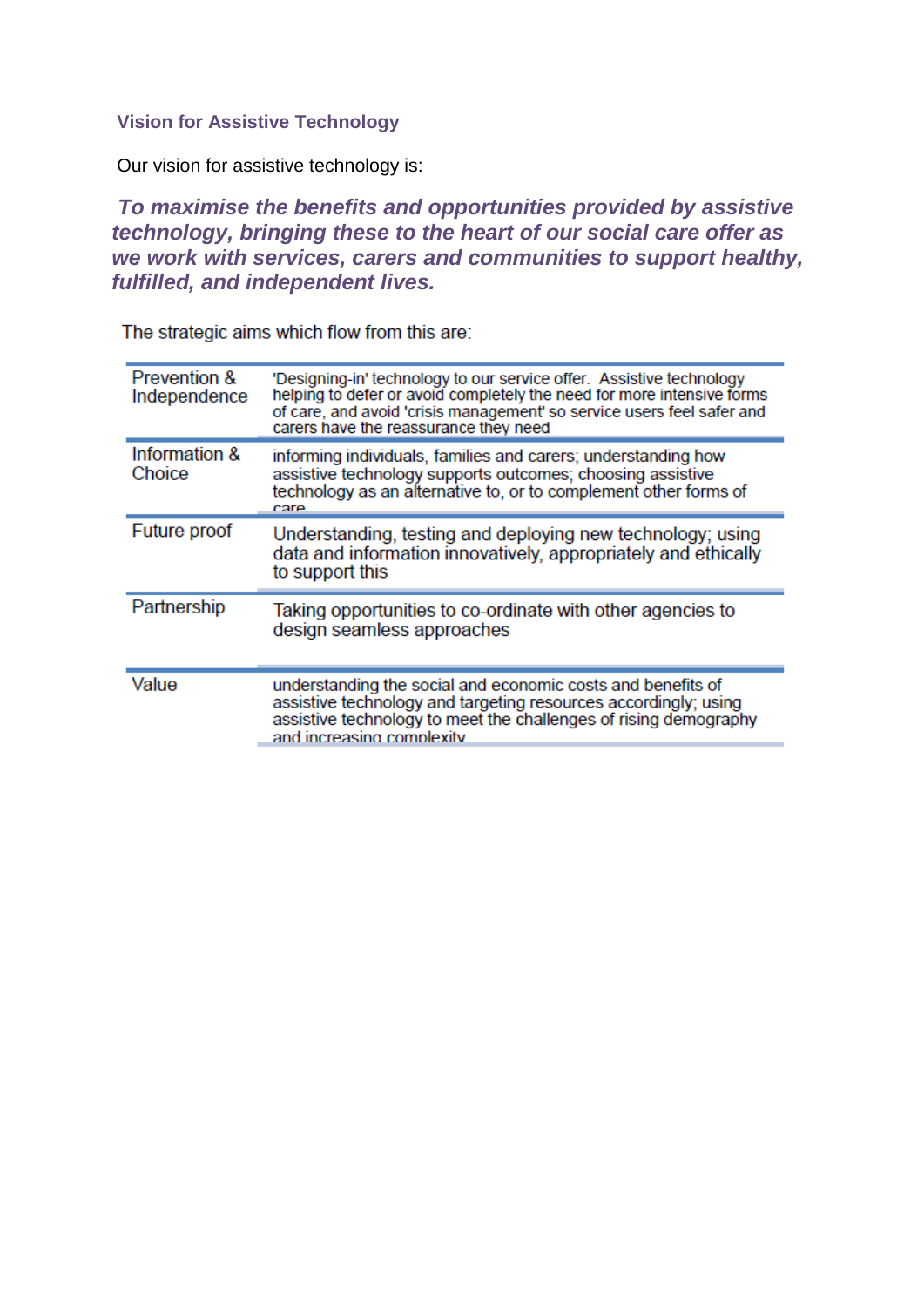# **Achieving the Strategic Aims**

### **Prevention and Independence**

*'Designing-in' modern technology to our service offer. Assistive technology helping to defer the need for or avoid completely more intensive forms of care, and avoid 'crisis management' so service users feel safer and carers have the reassurance they need*

When designing new services we will look at the opportunities available from technology and seek to build these in to our offer. This could include looking at how we can use assistive technology to prevent need from arising or escalating or to enrich service users' experience. When re-procuring home care contracts we will seek solutions which integrate technology and care.

Assistive technology will always be an option when considering how best to meet a person's social care needs; we will use assistive technology to provide the most appropriate support throughout the life journey, providing this at the optimal point that ensures continue well-being and minimises crisis.

There is a key role for assistive technology in enabling people to live independently, and to re-able and support people when coming out of hospital. Assistive technology needs to be to be reliable so that it supports both service users and offers strong reassurance to carers so that they can continue in their caring role.

Responder services are a fundamental part of the assistive technology offer. This is the immediate response and aftercare that people need, rebuilding their confidence and helping them stay at home rather than needing to recover elsewhere. To achieve these aims our response needs to be of high quality and reliability, well linked in to communities.

The specific requirements or interventions that can support specific service user groups need to be identified, for example how assistive technology can be used in learning disability settings to support independent living, or how technologies can be used to connect people who feel lonely and isolated.

| A) The Client Group Perspective  | <b>B)</b> The Application Perspective                                               |
|----------------------------------|-------------------------------------------------------------------------------------|
| <b>Frail elderly</b><br>Dementia | Support of hospital/residential care<br>٠<br>discharge                              |
| <b>Learning Disability</b>       | Continued independent living<br>٠<br>Frail/elderly service user<br>٠<br>reassurance |
| Physical disability              | Carer support<br>٠                                                                  |
| <b>Mental health</b>             | Befriending<br>$\bullet$<br>Wellness<br>۰                                           |

Assistive technology opportunities will be considered across four perspectives: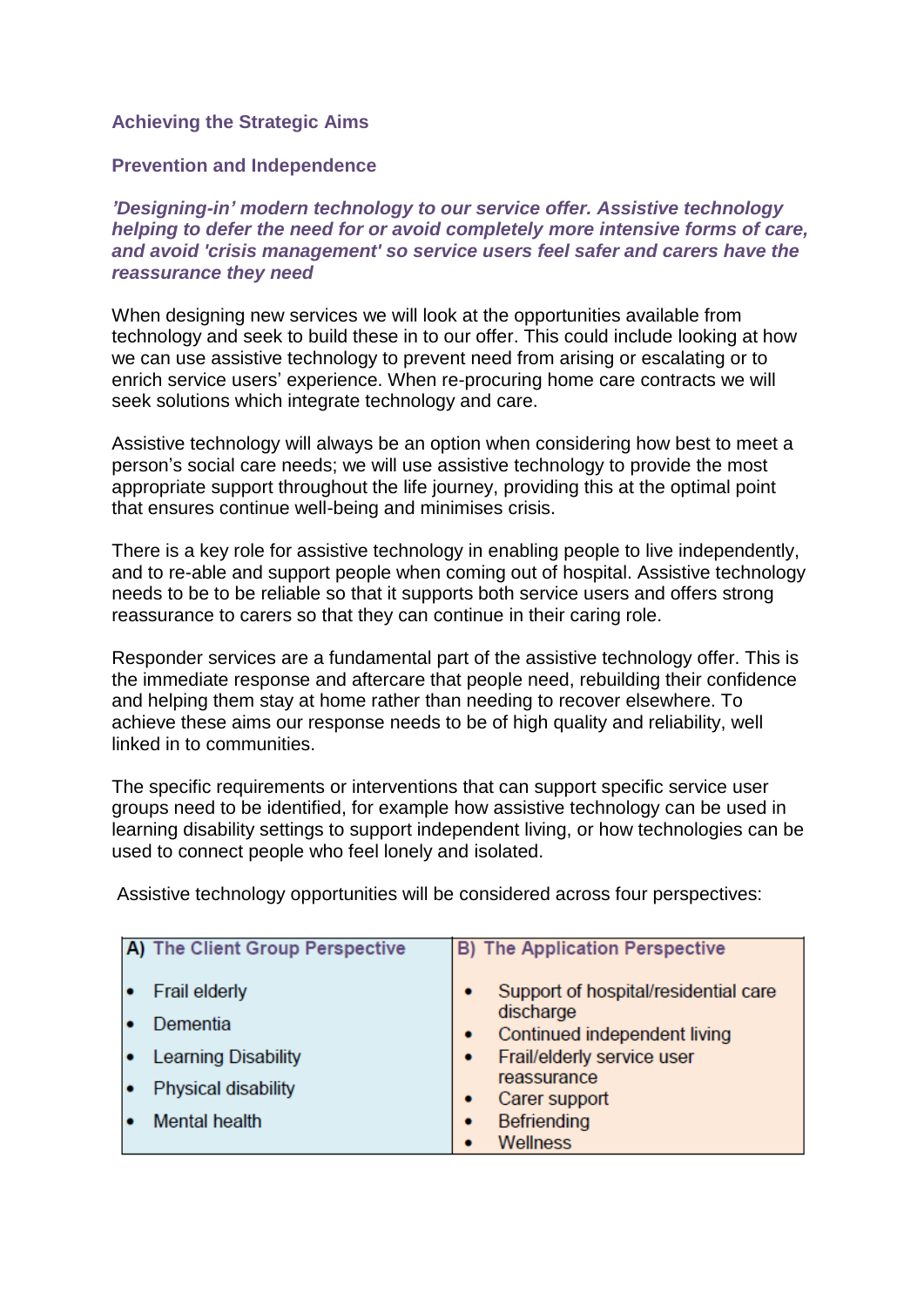| Sensory impairment                                                                    | Community safety<br>Identifying signs of deterioration<br>and preventing crises                                      |
|---------------------------------------------------------------------------------------|----------------------------------------------------------------------------------------------------------------------|
| C) The Location Perspective                                                           | D) The Equipment Perspective                                                                                         |
| Domestic dwellings                                                                    | Modern and reliable                                                                                                  |
| Schemes (including flexi-care,<br>retirement living accommodation,<br>and care homes) | Connected (i.e. to a monitoring<br>centre) e.g. community alarms and<br>responder service                            |
|                                                                                       | Standalone (i.e. unconnected to a<br>monitoring centre) e.g. pagers,<br>LED lighting, etc.                           |
|                                                                                       | Use of the existing equipment (i.e.<br>telephones, televisions, etc.);<br>transitioning to more modern<br>approaches |

## **Information and Choice**

*Informing individuals, families and carers; understanding how assistive technology supports outcomes; choosing assistive technology as an alternative to, or to complement other forms of care*

There are a wealth of apps, kit and technologies designed to make home life more manageable or to provide reassurance to family and carers. People need good information and advice about the range of assistive technology that can support independent living at home.

Activity in this area will work towards providing simple, clear and straightforward guidance and advice about what assistive technology support is available and to promote and signpost appropriate apps which promote wellbeing, social inclusion, prevention and facilitate care and support . We will link in with Libraries, Public Health and the Herts Direct website to do this.

All relevant members of staff including social workers, occupational therapists and front care workers should have the knowledge and digital skills they need to understand how assistive technology can best support people and how to help them access assistive technology services.

Those with Direct Payments or Personal Budgets will be supported to purchase appropriate personalised support and equipment.

## **Future Proof**

*Understanding, testing and deploying new technology; using data and information appropriately and ethically to support this*